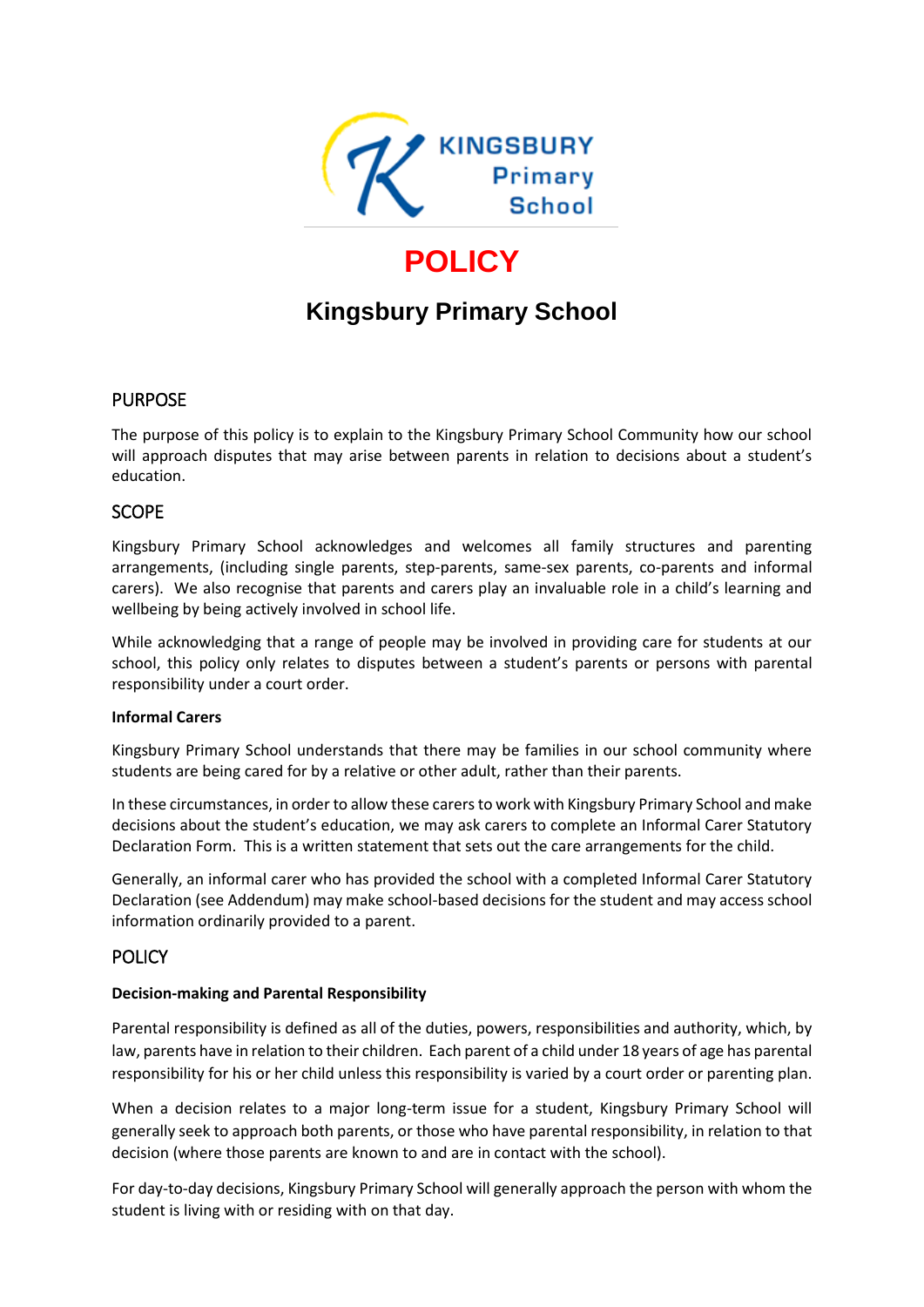Parents can find more guidance on how the school will manage decision making for students in the Department's policy on '[Decision Making Responsibilities for Students](http://www.education.vic.gov.au/school/principals/spag/safety/Pages/parentalresponsibility.aspx)'.

#### **Family Law Act Orders and Care Arrangements**

Parents are responsible for providing Kingsbury Primary School with up-to-date information and documentation relating to:

- Family Law Act Orders.
- Parents Plans.
- Informal arrangements that are in place in respect of students at our school.

It is not the responsibility of school staff to monitor or to enforce Family Law Act Orders (or other parenting or care arrangements) for students.

#### **Intervention Orders**

Kingsbury Primary School understands that some families may have Family Violence Intervention Orders in place.

Parents are responsible for providing Kingsbury Primary School with up to date information and documentation relating to Intervention Orders and should contact the Principal (or nominee) to discuss how staff can best support students in these circumstances. Should your Intervention Order be changed or varied, it is important that you inform the Principal (or nominee) and provide any updated documentation.

Department policy states that breaches of Intervention Orders should be reported to Victoria Police.

#### **Enrolment and Transfer**

If parents who have equal shared parental responsibility disagree on the decision to enrol a student, Kingsbury Primary School may:

- Defer admission and request that parents resolve their dispute and reach an agreement, or
- if failure to enrol the child or young person is likely to have an adverse effect on their education and wellbeing, Kingsbury Primary School may conditionally enrol the student and encourage the parents to resolve their dispute and reach agreement.

#### **Collection**

Kingsbury Primary School understands that Family Law Act Orders or parenting plans will often include arrangements about which parent is to spend time with the child and when.

Generally, providing that both parents have shared parental responsibility, parents can collect their children from school. Whilst Kingsbury Primary School encourages parents to abide by Family Law Act Orders, school staff are not responsible for enforcing them.

If a dispute between parents over the collection of a student occurs at Kingsbury Primary School, generally, we will:

- Encourage the parents to resolve their dispute away from school.
- Encourage parents to ensure the child's attendance at school is not compromised as a result of the dispute over collection.
- Where appropriate, move the student to a safe place away from a dispute.
- Ask the disputing parties to leave the school grounds if the dispute is causing disruption or concern to the child or any other members of the school community.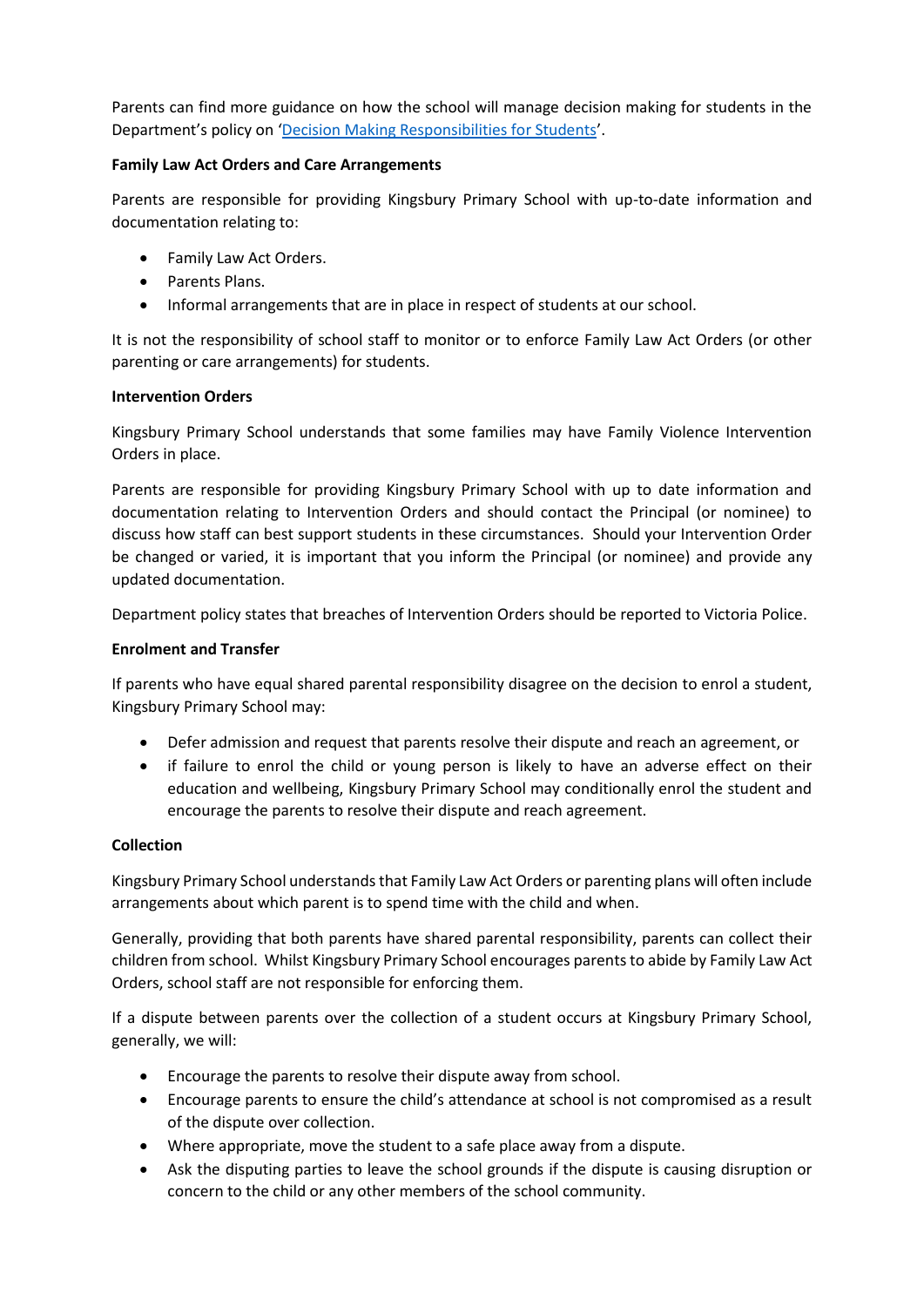#### **Visits during School Hours**

We understand that there may occasionally be a reason why a parent or carer may want to speak to or see their child at school, during school hours.

If there is a particular pressing or unavoidable issue that cannot wait until the end of the school day, we ask that parents or carers call the school office to make the request to speak to or see their child during school hours.

We also ask that parents avoid arranging to visit their children at school wherever possible, as this can cause inappropriate disruptions to the school day.

All parents or carers who visit our school during school hours, other than during usual school pick up and drop off times, are required to sign in as a visitor at the school office.

#### **Requests for Information**

Parents are generally entitled to information ordinarily provided to parents, including school reports and newsletters.

Parents seeking information that is not ordinarily provided to parents are encouraged to apply for access through the Freedom of Information process, or, if the information is sought for use in court proceedings, by issuing a subpoena.

Freedom of Information requests should be directed to:

Manager – Freedom of Information Unit Department of Education and Training 2 Treasury Place East Melbourne Vic 3002 Tel. (03) 9637 3134 [foi@edumail.vic.gov.au](mailto:foi@edumail.vic.gov.au)

#### **Managing Disputes**

Whenever faced with a dispute between persons who are responsible for decision-making in relation to a child, staff at Kingsbury Primary School will seek to:

Avoid becoming involved. Avoid attempting to determine the dispute. Act neutrally and not adopt sides. Act in the best interest of the student involved. Act in the best interest of the school community.

Kingsbury Primary School encourages parents and carers to seek the assistance of the Family Relationship Centre or obtain independent legal advice if they are unable to reach an agreement about important decisions.

## RELATED POLICIES AND RESOURCES

- School Policy Advisory Guide:
	- o [Decision Making Responsibilities for Students](http://www.education.vic.gov.au/school/principals/spag/safety/Pages/parentalresponsibility.aspx)
	- o [Requests for Information About Students](http://www.education.vic.gov.au/school/principals/spag/safety/Pages/requestinfo.aspx)
	- o [Intervention Orders](http://www.education.vic.gov.au/school/principals/spag/governance/Pages/interventionorders.aspx)